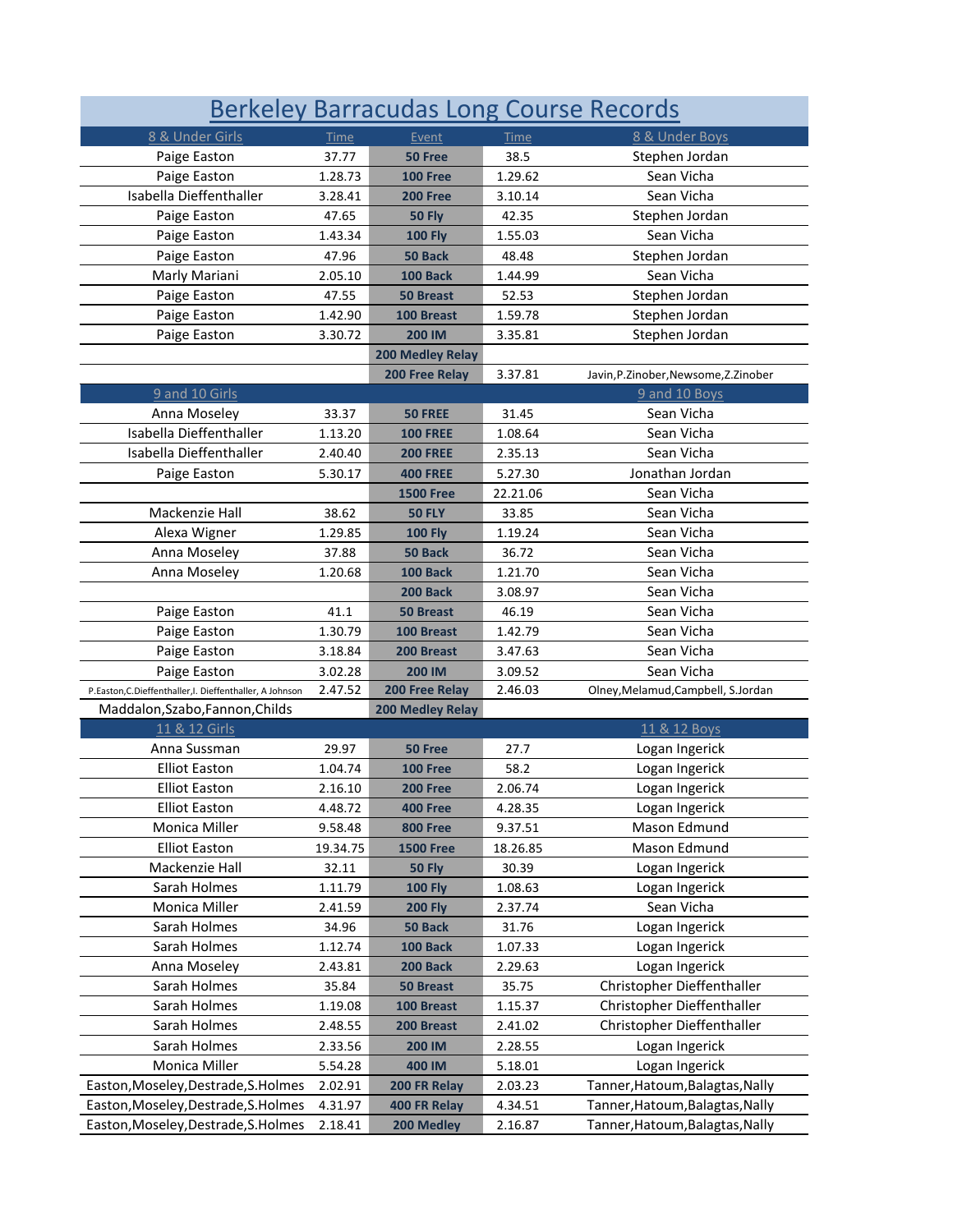| Easton, Moseley, Destrade, S. Holmes   | 5.01.33  | 400 Medley                        | 5.07.93  | Tanner, Hatoum, Balagtas, Nally                       |
|----------------------------------------|----------|-----------------------------------|----------|-------------------------------------------------------|
| 13 & 14 Girls<br>Gabby Donahue         | 27.85    |                                   | 24.74    | 13 & 14 Boys                                          |
| Isabella Dieffenthaller                | 59.52    | <b>50 FREE</b><br><b>100 FREE</b> | 53.86    | Logan Ingerick<br>Logan Ingerick                      |
| Isabella Dieffenthaller                | 2.10.28  | <b>200 FREE</b>                   | 1.59.09  | Logan Ingerick                                        |
| Mackenzie Hall                         | 4.40.75  | <b>400 FREE</b>                   | 4.20.77  | Logan Ingerick                                        |
| Abby Forman                            | 9.41.16  | <b>800 FREE</b>                   | 8.54.76  | Logan Ingerick                                        |
| Abby Forman                            | 18.34.47 | <b>1500 FREE</b>                  | 17.01.62 | Dante DesRosier                                       |
| Mackenzie Hall                         | 1.07.82  | <b>100 Fly</b>                    | 1.00.87  | <b>Sean Vicha</b>                                     |
| Sarah G. Lewin                         | 2.39.33  | <b>200 Fly</b>                    | 2.18.23  | <b>Sean Vicha</b>                                     |
| Gabby Donahue                          | 1.08.83  | 100 Back                          | 1.02.03  | Logan Ingerick                                        |
| <b>Elliot Easton</b>                   | 2.35.10  | 200 Back                          | 2.14.10  | Dante DesRosier                                       |
| Gabby Donahue                          | 1.17.12  | 100 Breast                        | 1.09.59  | Christopher Dieffenthaller                            |
| <b>Allison Holmes</b>                  | 2.50.08  | 200 Breast                        | 2.28.62  | Christopher Dieffenthaller                            |
|                                        |          |                                   |          |                                                       |
| Gabby Donahue<br>Vanessa Gonzalez      | 2.29.97  | 200 IM                            | 2.11.07  | Logan Ingerick                                        |
|                                        | 5.10.87  | 400 IM                            | 4.48.68  | Logan Ingerick                                        |
| Donahue, Maquire, Hall, Forman         | 2.10.11  | 200 Medley Relay                  | 2.01.54  | Tanner, C.Dieffenthaller, M. Dieffenthaller, R.Hatoum |
| Hall, Forman, Donahue, Maquire         | 2.00.97  | 200 Free Relay                    | 1.46.96  | DesRosier, Deneault, Smith, Ingerick                  |
| Hall, Forman, Donahue, Maquire         | 4.28.11  | <b>400 Free Relay</b>             | 3.57.83  | DesRosier, Deneault, Smith, Ingerick                  |
| Donahue, Maquire, Forman, Hall         | 4.54.32  | 400 Medley                        | 04:36.0  | DesRosier, Deneault, Smith, Ingerick                  |
|                                        |          | 800 Free Relay                    | 9.13.02  | Dieffenthaller, Nally, Tanner, Balagtas               |
| 15 & 16 Girls                          |          |                                   |          | 15 & 16 Boys                                          |
| Chloe Grimme                           | 26.09    | 50 Free                           | 24.54    | Robert Cecil                                          |
| Chloe Grimme                           | 58.01    | <b>100 Free</b>                   | 53.51    | Mathew Dieffenthaller                                 |
| <b>Christine Anseeuw</b>               | 2.07.78  | <b>200 Free</b>                   | 1.57.58  | Mathew Dieffenthaller                                 |
| <b>Christine Anseeuw</b>               | 4.35.48  | <b>400 Free</b>                   | 4.05.87  | Jonathan Jordan                                       |
| Lindsey Marian                         | 10.09.96 | <b>800 Free</b>                   | 8.39.03  | Jonathan Jordan                                       |
| Lindsey Marian                         | 19.11.68 | <b>1500 Free</b>                  | 16.19.78 | Jonathan Jordan                                       |
| Kayla Daley                            | 1.05.99  | <b>100 Fly</b>                    | 57.95    | Mathew Dieffenthaller                                 |
| Lauren Cardosi                         | 2.32.87  | <b>200 Fly</b>                    | 2.16.86  | Christopher Dieffenthaller                            |
| Gabby Donahue                          | 1.07.42  | 100 Back                          | 1.00.46  | Hunter Long                                           |
| <b>Elliot Easton</b>                   | 2.34.38  | 200 Back                          | 2.11.98  | Logan Ingerick                                        |
| <b>Grace Ward</b>                      | 1.15.23  | 100 Breast                        | 1.07.14  | Ryaan Hatoum                                          |
| <b>Grace Ward</b>                      | 2.46.51  | 200 Breast                        | 2.26.63  | Ryaan Hatoum                                          |
| Gabby Donahue                          | 2.30.71  | 200 IM                            | 2.12.11  | Logan Ingerick                                        |
| Laura Jordan                           | 5.39.21  | 400 IM                            | 4.46.09  | Christopher Dieffenthaller                            |
| <b>Senior Girls</b>                    |          |                                   |          | <b>Senior Boys</b>                                    |
| Chloe Grimme                           | 26.00    | 50 Free                           | 24.37    | Robert Cecil                                          |
| Chloe Grimme                           | 56.73    | <b>100 Free</b>                   | 52.73    | Robert Cecil                                          |
| Chloe Grimme                           | 2.08.69  | <b>200 Free</b>                   | 1.55.16  | Jonathan Jordan                                       |
| Christine Anseeuw                      | 4.41.49  | <b>400 Free</b>                   | 4.02.65  | Jonathan Jordan                                       |
| <b>Elliot Easton</b>                   | 10:02.5  | <b>800 Free</b>                   | 8.23.63  | Jonathan Jordan                                       |
|                                        |          | <b>1500 Free</b>                  | 16.06.77 | Jonathan Jordan                                       |
| Laura Jordan                           | 1.05.69  | <b>100 Fly</b>                    | 57.58    | Jorge Ospina                                          |
| <b>Sydney Cory</b>                     | 2.39.57  | <b>200 Fly</b>                    | 2.05.35  | Jorge Ospina                                          |
| <b>Elliot Easton</b>                   | 1.09.19  | 100 Back                          | 58.92    | Hunter Long                                           |
| <b>Elliot Easton</b>                   | 2.31.43  | 200 Back                          | 2.11.53  | Hunter Long                                           |
| Abigail Leisure                        | 1.17.28  | 100 Breast                        | 1.05.20  | Ryaan Hatoum                                          |
| Abigail Leisure                        | 2.44.93  | 200 Breast                        | 2.21.82  | Ryaan Hatoum                                          |
| Laura Jordan                           | 2.28.46  | 200 IM                            | 2.14.37  | <b>Bradley Stoker</b>                                 |
| Lindsey Marian                         | 5.31.51  | 400 IM                            | 4.53.83  | Wade Patterson                                        |
| Grimme, Easton, Leisure, Arcila        | 1.50.66  | 200 FR Relay                      | 1.39.26  | Martino, Stoker, Hatoum, Ingerick                     |
| A.Kirkwood,S.Kirkwood,Weinberg,Anseeuw | 4.04.35  | 400 FR Relay                      | 3.33.53  | Cecil, M Dieffenthaller, Stovern, Mosher              |